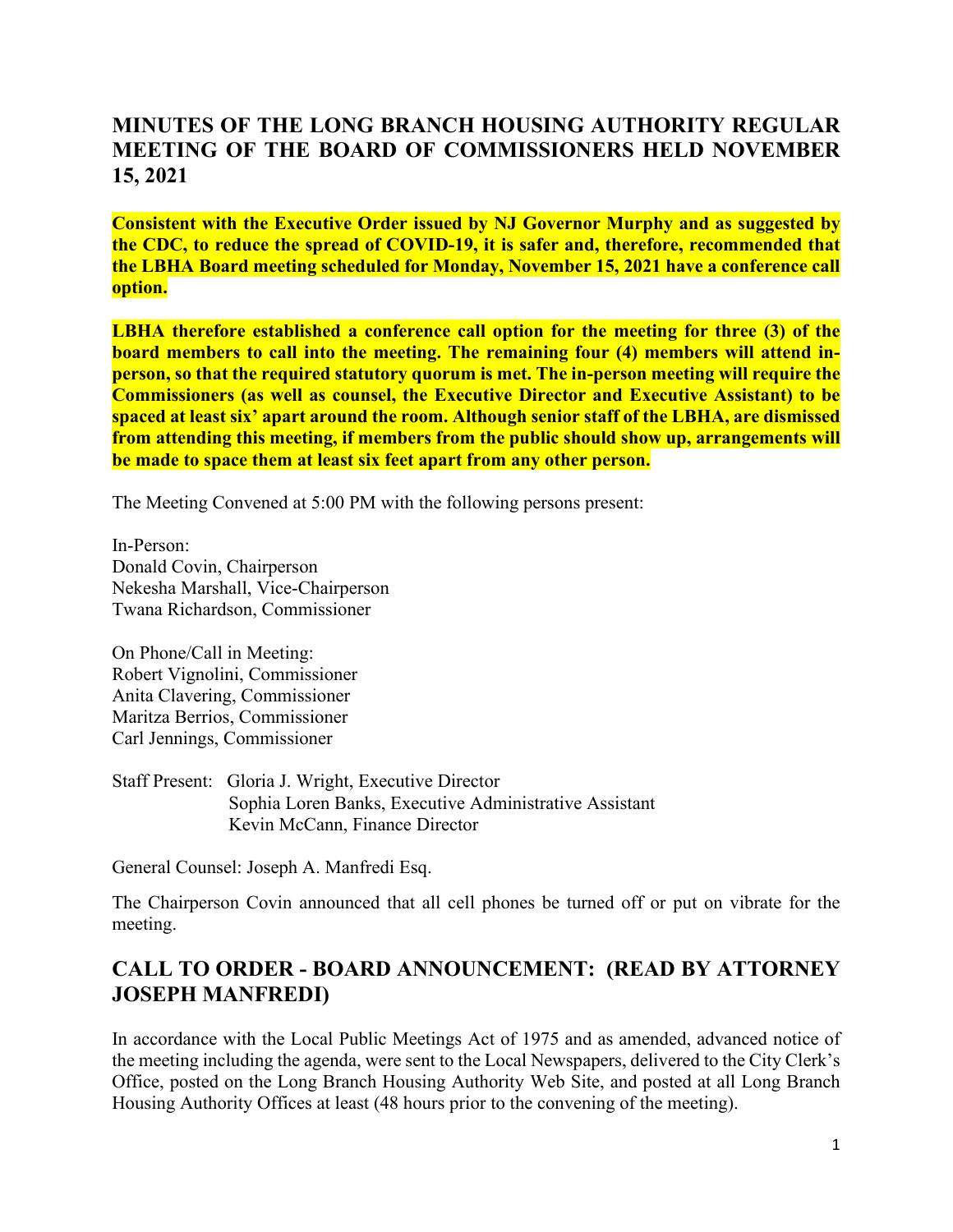## **CHAIRPERSON COVIN LED THE SALUTE TO THE FLAG**

Gloria J Wright, Executive Director opened the meeting with Roll Call. Commissioners present and absent are listed above.

## **ADOPTION OF THE PUBLIC SESSION MINUTES OF THE REGULAR MEETING OF OCTOBER 18, 2021**

Commissioner Jennings made a motion to approve and accept the minutes of the public session of the regular meeting held October 18, 2021, second by Vice-Chairperson Marshall.

Roll Call Vote Taken: Ayes, Commissioners Vignolini, Clavering, Berrios, Jennings, Vice-Chairperson Marshall, and Chairperson Covin.

Opposed, None Abstain, Commissioner Richardson Absent, None Motion, Carried

## **EXECUTIVE DIRECTORS REPORT:**

Executive Director Wright provided the board with relevant activities and news for the month of October 2021. Executive Director Wright outlined and summarized the Executive Director's Report provided to the Board.

#### **No public present.**

#### **Resolution 11-01-2021 - Resolution approving the list of bills for October 2021, and authorizing the payment of bills**

Vice-Chairperson Marshall stated that finance committee has reviewed the List of bills with the Finance Department and that all questions have been satisfied. Vice-Chairperson Marshall requested a motion to accept and approve Resolution 11-01-2021 the List of Bills in the amount of **\$1,305,549.24**, seconded by Commissioner Jennings.

Roll Call Vote Taken: Ayes, Commissioners Vignolini, Clavering, Berrios, Jennings, Richardson, Vice-Chairperson Marshall, and Chairperson Covin.

Opposed, None Abstain, None Absent, None Motion, Carried